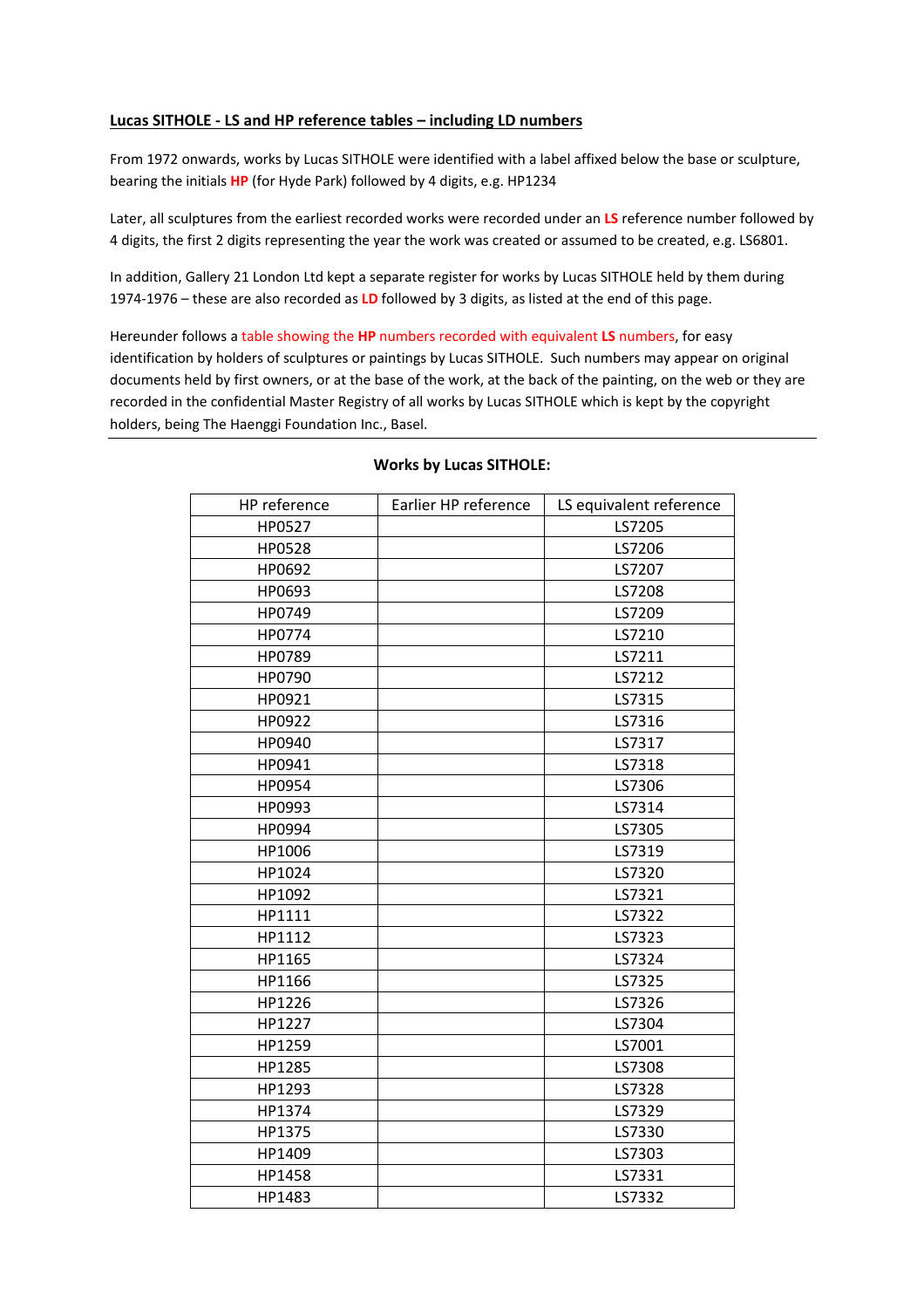| HP1484           |              | LS7333           |
|------------------|--------------|------------------|
| HP1485           |              | LS7334           |
| HP1511           |              | LS7335           |
| HP1569           |              | LS7336           |
| HP1570           |              | LS7337           |
| HP1571           |              | LS7338           |
| HP1572           |              | LS7339           |
| HP1573           |              | LS7340           |
| HP1574           |              | LS7341           |
| HP1575           |              | LS7313           |
| HP1577           |              | LS7342           |
| HP1578           |              | LS7309           |
| HP1579           |              | LS7343           |
| HP1580           |              | LS7344           |
| HP1640           |              | LS7345           |
| HP1641           |              | LS7346           |
| HP1713           |              | LS7347           |
| HP1718           |              | LS7348           |
| HP1719           |              | LS7349           |
| HP1720           |              | LS7350           |
| HP1776           |              | LS7351           |
| HP1777           |              | LS7352           |
| HP1778           |              | LS7353           |
| HP1816           |              | LS7354           |
|                  |              |                  |
| HP1821           |              | LS7215<br>LS7355 |
| HP1830<br>HP1831 |              | LS7356           |
| HP1832           |              | LS7357           |
|                  |              | LS7310           |
| HP1839           |              |                  |
| HP1839?          |              | LS7310           |
| HP1857           |              | LS7412           |
| HP1887           |              | LS7360           |
| HP1888           |              | LS7311           |
| HP1889           | Maybe HP1884 | LS7361           |
| HP1890           |              | LS7362           |
| HP1892           |              | LS7363           |
| HP1927           |              | LS7426           |
| HP1928           |              | LS7427           |
| HP1978           |              | LS7428           |
| HP1979           | HP2061?      | LS7421           |
| HP1989           |              | LS7429           |
| HP2048           |              | LS7415           |
| HP2061?          |              | ?                |
| HP2062           |              | LS7430           |
| HP2063           |              | LS7423           |
| HP2064           |              | LS7431           |
| HP2065           |              | LS7432           |
| HP2130           |              | LS7433           |
| HP2132           |              | LS7434           |
| HP2150           |              | LS7435           |
| HP2151           |              | LS7436           |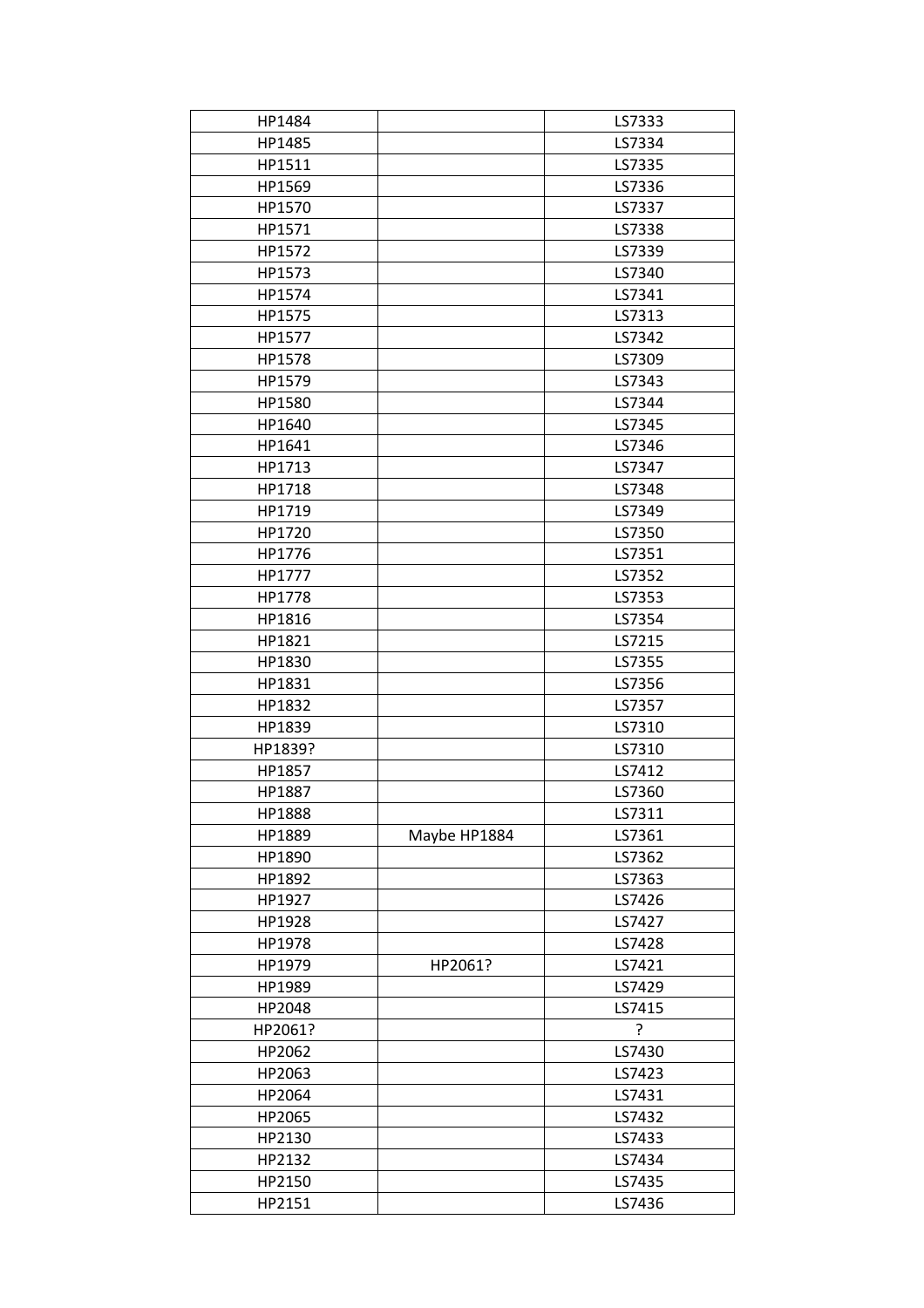| HP2152 |        | LS7437 |
|--------|--------|--------|
| HP2204 |        | LS7438 |
| HP2205 |        | LS7439 |
| HP2206 |        | LS7440 |
| HP2207 |        | LS7441 |
| HP2208 |        | LS7442 |
| HP2209 |        | LS7402 |
| HP2210 |        | LS7409 |
| HP2211 | HP1816 | LS7443 |
| HP2234 |        | LS7405 |
| HP2235 |        | LS7414 |
| HP2257 |        | LS7446 |
| HP2258 |        | LS7447 |
| HP2259 |        | LS7448 |
| HP2268 |        | LS7449 |
| HP2269 |        | LS7450 |
| HP2270 |        | LS7408 |
|        | HP1891 | LS7312 |
| HP2309 |        |        |
| HP2322 |        | LS7411 |
| HP2363 |        | LS7403 |
| HP2370 |        | LS7404 |
| HP2371 |        | LS7417 |
| HP2374 |        | LS7451 |
| HP2375 |        | LS7307 |
| HP2381 |        | LS7453 |
| HP2382 |        | LS7454 |
| HP2386 | HP2377 | LS7452 |
| HP2387 |        | LS7455 |
| HP2393 | HP2218 | LS7401 |
| HP2415 |        | LS7416 |
| HP2421 |        | LS7456 |
| HP2454 |        | LS7457 |
| HP2455 |        | LS7458 |
| HP2457 |        | LS7418 |
| HP2489 |        | LS7459 |
| HP2490 |        | LS7460 |
| HP2492 |        | LS7507 |
| HP2502 |        | LS7516 |
| HP2503 |        | LS7517 |
| HP2504 |        | LS7518 |
| HP2523 |        | LS7519 |
| HP2524 | HP2218 | LS7407 |
| HP2562 |        | LS7520 |
| HP2563 |        | LS7506 |
| HP2568 |        | LS7521 |
| HP2569 |        | LS7522 |
| HP2570 |        | LS7523 |
| HP2572 |        | LS7524 |
| HP2573 |        | LS7525 |
| HP2574 |        | LS7526 |
| HP2595 | HP2218 | LS7527 |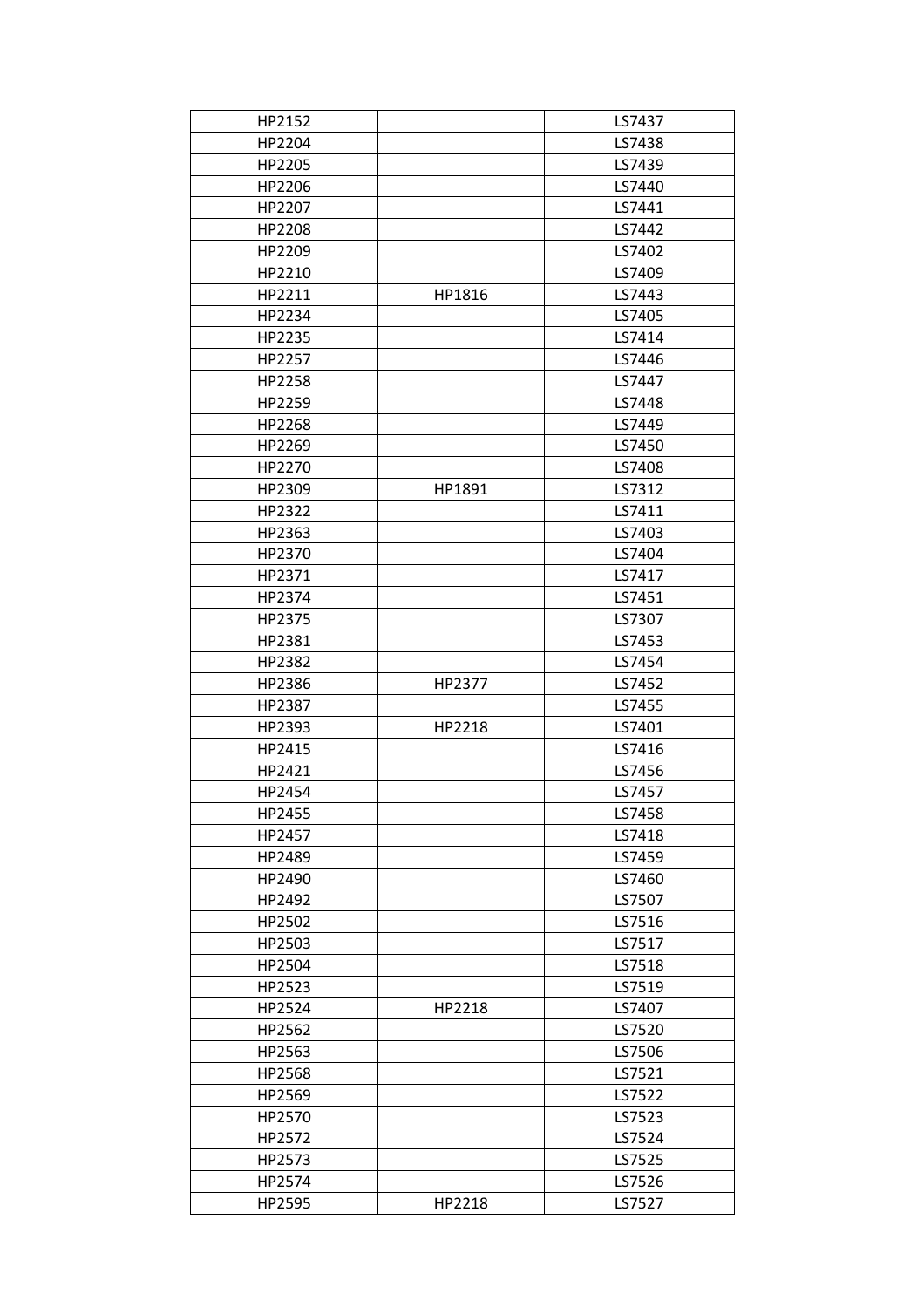| HP2608  |        | LS7503 |
|---------|--------|--------|
| HP2623  |        | LS7528 |
| HP2624  |        | LS7529 |
| HP2629  |        | LS7530 |
| HP2630  |        | LS7531 |
| HP2732  |        | LS7532 |
| HP2752  |        | LS7509 |
| HP2806  |        | LS7567 |
| HP2806? | HP2252 | LS7445 |
| HP2807  |        | LS7571 |
| HP2812  |        | LS7535 |
| HP2813  |        | LS7536 |
| HP2829  |        | LS7505 |
| HP2859  |        | LS7538 |
| HP2867  | HP2825 | LS7537 |
| HK2870  |        | LS7570 |
| HP2898  | HP2749 | LS7533 |
| HP2940  |        | LS7504 |
| HP2941  |        | LS7513 |
| HP2944  |        | LS7540 |
|         |        | LS7541 |
| HP2977  |        |        |
| HP2988  |        | LS7511 |
| HP3031  |        | LS7542 |
| HP3032  |        | LS7543 |
| HP3034  | HP2860 | LS7539 |
| HP3035  |        | LS7502 |
| HP3046  |        | LS7544 |
| HP3063  |        | LS7545 |
| HP3064  |        | LS7546 |
| HP3065  |        | LS7512 |
| HP3066  |        | LS7547 |
| HP3067  |        | LS7548 |
| HP3068  |        | LS7549 |
| HP3093  |        | LS7550 |
| HP3094  |        | LS7551 |
| HP3095  |        | LS7552 |
| HP3096  |        | LS7553 |
| HP3097  |        | LS7554 |
| HP3219  |        | LS7555 |
| HP3228  |        | LS7556 |
| HP3245  |        | LS7510 |
| HP3246  |        | LS7557 |
| HP3253  |        | LS7558 |
| HP3263  |        | LS7559 |
| HP3265  |        | LS7561 |
| HP3287  |        | LS7562 |
| HP3296  |        | LS7563 |
| HP3298  |        | LS7564 |
| HP3299  |        | LS7565 |
| HP3300  |        | LS7616 |
| HP3397  |        | LS7617 |
|         |        |        |